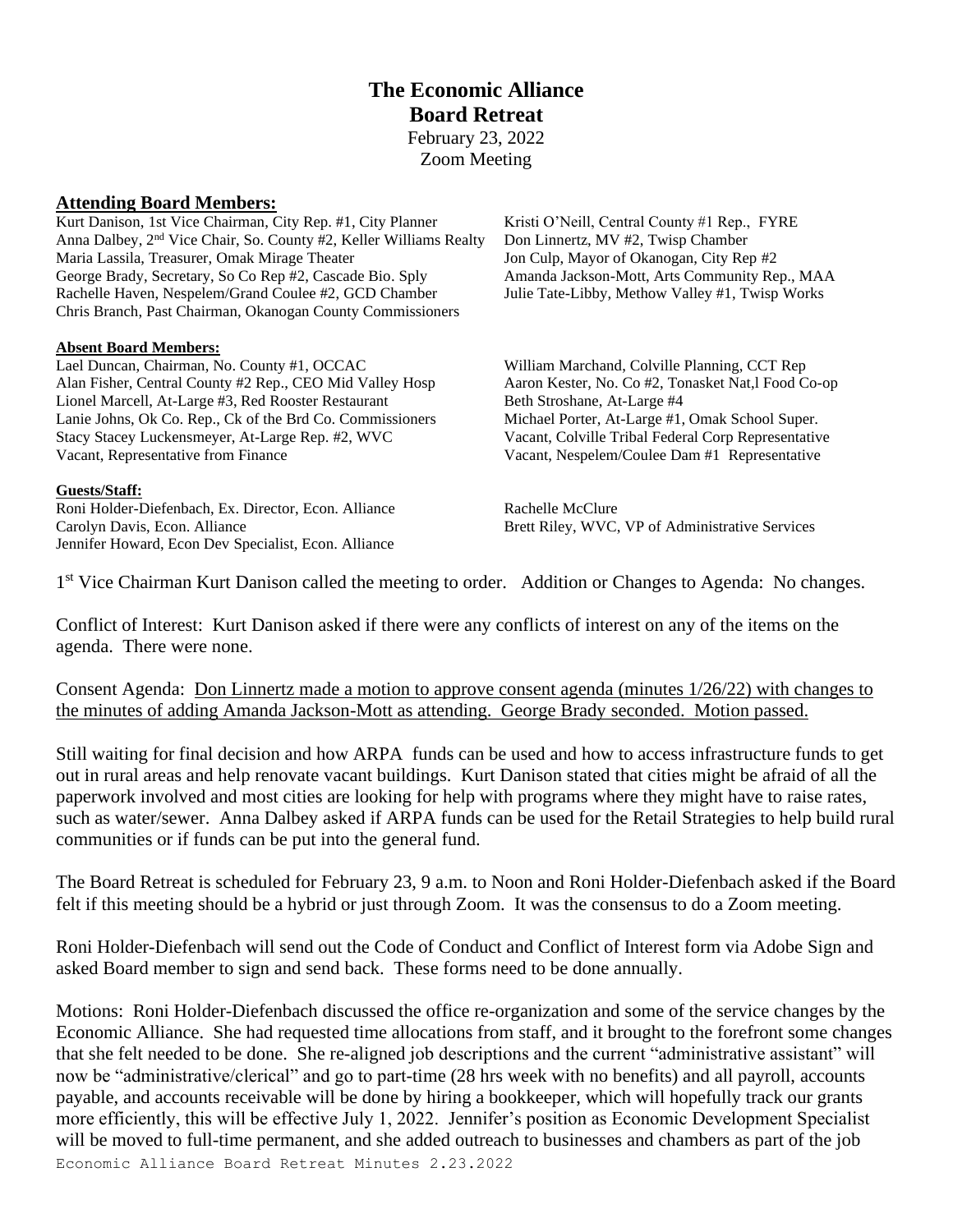description. This will have full benefits. This will be effective March 1, 2022. Current SBDC advisor, Lew Blakeney will be considered Senior Advisor and his wages will be \$28,989.85 for his part-time position. Contract amount for the SBDC program will be \$36,000. Roni Holder-Diefenbach reported that she has applied for additional grants and if received, all work on these will be part-time temporary positions. Chris Branch made a motion to approve the office reorganization as presented by Roni Holder-Diefenbach. Anna Dalbey seconded. Motion passed.

2022 Budget: A WSMA Grant was awarded for \$25,000 and contracts with the county and the PUD have been approved for 2022. The SBDC lead office wants to move Lew Blakeney to a "Senior Advisor" position and his contracted services would be \$28,989.85 now. Income for the SBDC would be \$36,000.

The Broadband grant goes through June 2022 and has \$28,000 left. The SBRTC grant ends in June also.

New Grant Applications include USDA – RDBG funds would be for Covid Response continued services and providing support and USDA Broadband – would provide support for the Broadband efforts in Okanogan County. She has also applied for a portion of ARPA funds from the county for funding for businesses that had to shut down due to Covid. This would also provide Retail Strategies to all communities for one year and funding assistance for the SBRTC for two years.

Some of our increased expenses are for rent and utilities, as well as for equipment/software/hardware. The software is for the JobEQ which would provide data on workforce and other economic indicators. Mr. Riley stated that Wenatchee Valley College has the Economic Indicators, and this provides data. He was not sure of the cost, but Roni Holder-Diefenbach will check it out.

Roni Holder-Diefenbach stated that there might be additional changes to the budget when she hears back from some of the grant applications and if awarded, we would need to do a budget amendment.

## George Brandy made a motion to approve the 2022 budget as presented. Chris Branch seconded. Motion passed.

Scope Alignment: Roni Holder-Diefenbach spoke about the current commitments taken on by the Economic Alliance. Okanogan County contract has changed over the years and now meets quarterly with the county commissioners, as well as submitting a monthly report and billing. We provide them with our annual workplan and administration for the Public Facilities Fund and prioritization of projects.

The Economic Alliance is the ADO (Associate Development Organization) for Okanogan County. We now report on a new reporting system and the goals are set for business retention/expansion, business recruitment, business startups, export assistance, and training. We also must develop a marketing plan on how to provide services. This is a two-year contract.

The SBDC is a contract with the lead Small Business Development Center office. Contract deliverables include 48 jobs created/retained; 7 business startups; total number of businesses/or proposed business advised 48; 450 hours of Lew Blakeney's time (contract/prep work/travel) and 50 hours of research time.

PUD contract is for \$6,000 and has been the same for a long time. Roni Holder-Diefenbach has spoken with current manager and this amount could change for next year. Our agreement states that we keep the district informed of potential new or added load by commercial or industrial customers or residential developments. The Economic Alliance will also continue to facilitate the Broadband Action Team (BAT) and give updates to the PUD.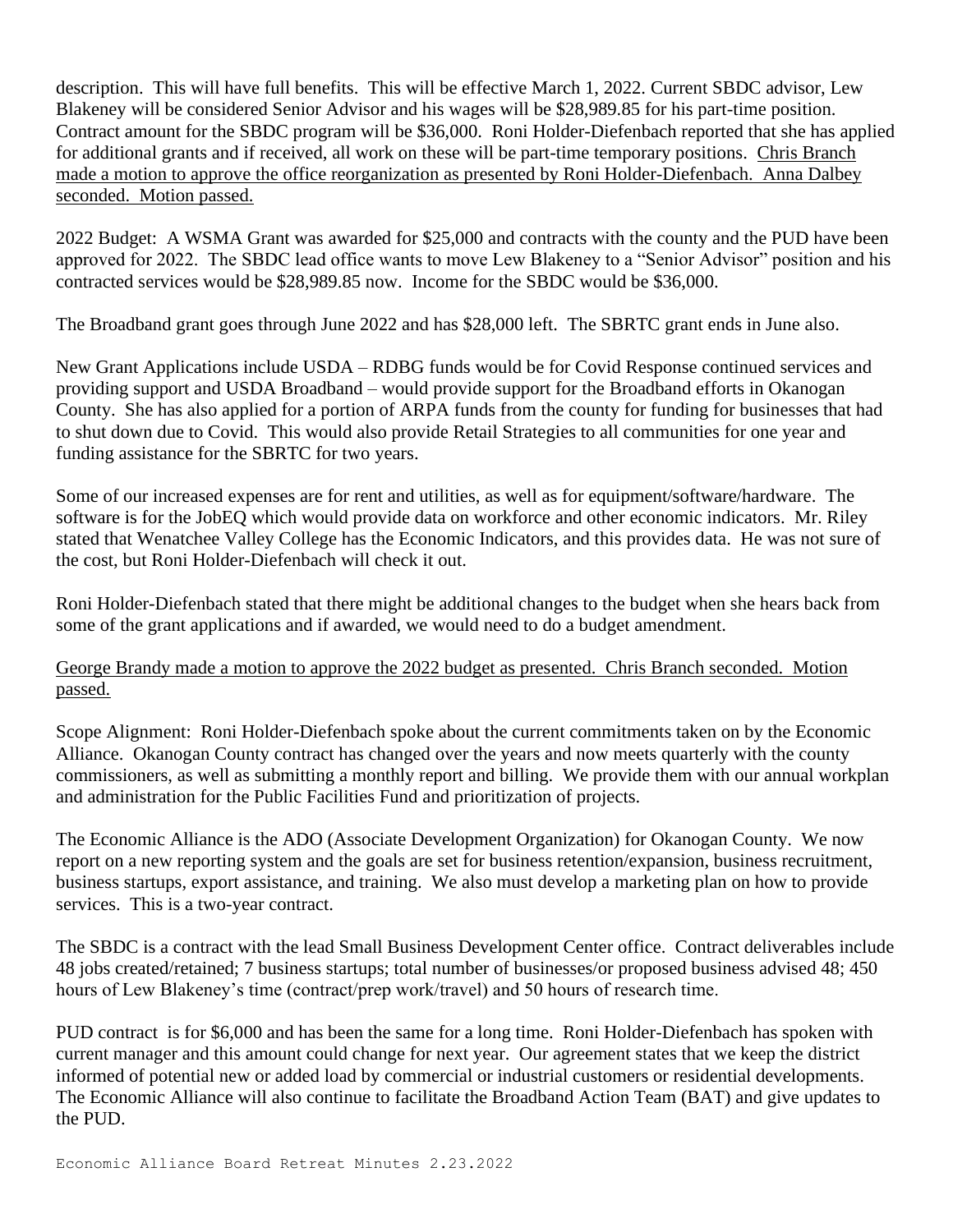Small Business Resource & Technology Center (SBRTC), this program ends as of end of June 2022. If funded by ARAP Fund from the county, we will continue the center and provide Spanish speaking staff and classes as well as other classes and purchase additional equipment. Tracking the number of businesses/people served will give us some additional information on the success of this program. With all the Covid restrictions it has been hard over the past year to get this program going. Workshops/classed have not been attended as we had hoped. We might change the time of the workshops to evening and will continue to work with our local chambers and bring in industry experts, i.e., attorneys, accountants, etc. to provide classes for businesses.

Covid Recovery will be a 3-to-5-year plan. Anna Dalbey asked is the Economic Alliance could provide grant writing services for nonprofits and chambers. Roni Holder-Diefenbach stated that each application is different, so it is difficult to provide a blanket training program for all grants. She suggested that applications be submitted to the Prioritization Process.

Mission Statement: Ron Holder-Diefenbach spoke about the current Mission Statement for the Economic Alliance – "To facilitate partnerships with private, government, and tribal entities that will create an environment to nurture, support, and recruit businesses and industry in Okanogan County". She asked if there should be any changes to this statement. It is hard to explain what economic development activities include. It was stated that we don't have sustainable or inclusive in this statement, but it was the consensus that we keep it simple. No changes were made.

Comprehensive Economic Development Recovery Strategy: Roni Holder-Diefenbach spoke about the SWOT analysis that was done by Eric Hoove.

Strengths – Infrastructure -- the trail system, railroad, capacity is underutilized. Economy – Creative Arts;

Weaknesses -- Housing – not many rentals, new homes are overpriced, lack of affordable housing for workers; Education – K-12 & college not aligned with workforce needs; Mining, forest products, etc. not coming back at a scale as before. Housing a major problem; no nightlife; need more small-scale boutiques and agri-businesses.

The Economic Alliance can support businesses but can't tell the communities what to be or what is going to be successful.

Threats – Lack of growth, aging population

This document (the Comprehensive Economic Development Recovery Strategy) is a revolving document and can and will be changed as time goes by.

Priorities for the Economic Alliance – Technical assistance forum being held in March is a priority for the Economic Alliance this year. The Downtown Ambassadors Program – focus group at high schools or recent graduates, what are their dreams for their hometown area? Send any comments on this economic development strategy to Roni Holder-Diefenbach.

Upcoming meetings: Roni Holder-Diefenbach will be attending a Workforce Development Council Conference in Washington D.C. on April  $1 - 15$ .

Next meeting is scheduled for March 23, 2022.

Respectfully submitted,

Economic Alliance Board Retreat Minutes 2.23.2022 Carolyn Davis